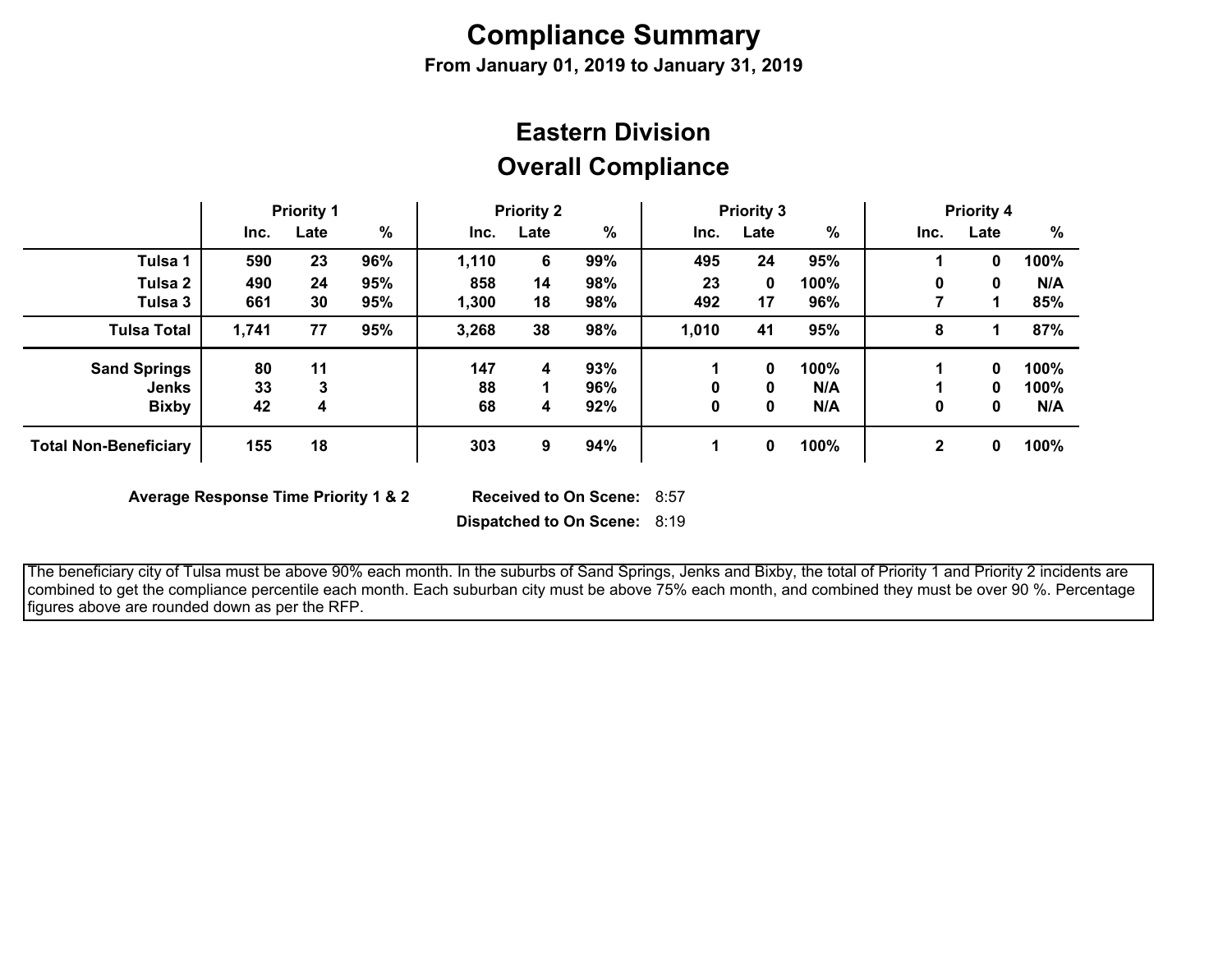# **Compliance Summary**

**From January 01, 2019 to January 31, 2019**

#### **Overall Compliance Western Division**

|                               | <b>Priority 1</b> |              | <b>Priority 2</b> |       |              | <b>Priority 3</b> |             |              |     | <b>Priority 4</b> |              |      |
|-------------------------------|-------------------|--------------|-------------------|-------|--------------|-------------------|-------------|--------------|-----|-------------------|--------------|------|
|                               |                   | Inc. Late    | $\%$              | Inc.  | Late         | $\%$              | Inc.        | Late         | %   | Inc.              | Late         | $\%$ |
| <b>Oklahoma City 1</b>        | 971               | 63           | 93%               | 1,618 | 6            | 99%               | 544         | 6            | 98% | 41                | 4            | 90%  |
| <b>Oklahoma City 2</b>        | 1,067             | 93           | 91%               | 1,553 | 14           | 99%               | 263         | 5            | 98% | 3                 | $\mathbf{0}$ | 100% |
| <b>Edmond</b>                 | 159               | 14           | 91%               | 283   | 3            | 98%               | 63          | 4            | 93% | 0                 | 0            | N/A  |
| <b>Total OKC &amp; Edmond</b> | 2,197             | 170          | 92%               | 3,454 | 23           | 99%               | 870         | 15           | 98% | 44                | 4            | 90%  |
| <b>Mustang</b>                | 41                | 5            |                   | 53    | $\mathbf{2}$ | 92%               | 19          | $\mathbf{2}$ | 89% | $\mathbf 0$       | $\mathbf 0$  | N/A  |
| <b>The Village</b>            | 21                | $\mathbf{2}$ |                   | 66    | 1            | 96%               | 0           | $\mathbf 0$  | N/A | $\mathbf{0}$      | $\mathbf 0$  | N/A  |
| <b>Nichols Hills</b>          | $\mathbf{2}$      | $\mathbf 0$  |                   | 5     | 0            | 100%              | 0           | 0            | N/A | 0                 | 0            | N/A  |
| <b>Total Non-Beneficiary</b>  | 64                | 7            |                   | 124   | 3            | 94%               | 19          | $\mathbf{2}$ | 89% | 0                 | 0            | N/A  |
| <b>Piedmont</b>               | 4                 |              |                   | 7     |              |                   | $\mathbf 0$ |              |     | $\mathbf 0$       |              |      |

**Average Response Time Priority 1 & 2** 

**Dispatched to On Scene:** 8:32 Received to On Scene: 8:59

The beneficiary city of Oklahoma City must be above 90% each month. In the suburbs of Mustang, The Village, and Nichols Hills, the total of Priority 1 and Priority : incidents are combined to get the compliance percentile each month. Each suburban city must be above 75% each month, and combined they must be over 90 %. Percentage figures above are rounded down as per the RFP.